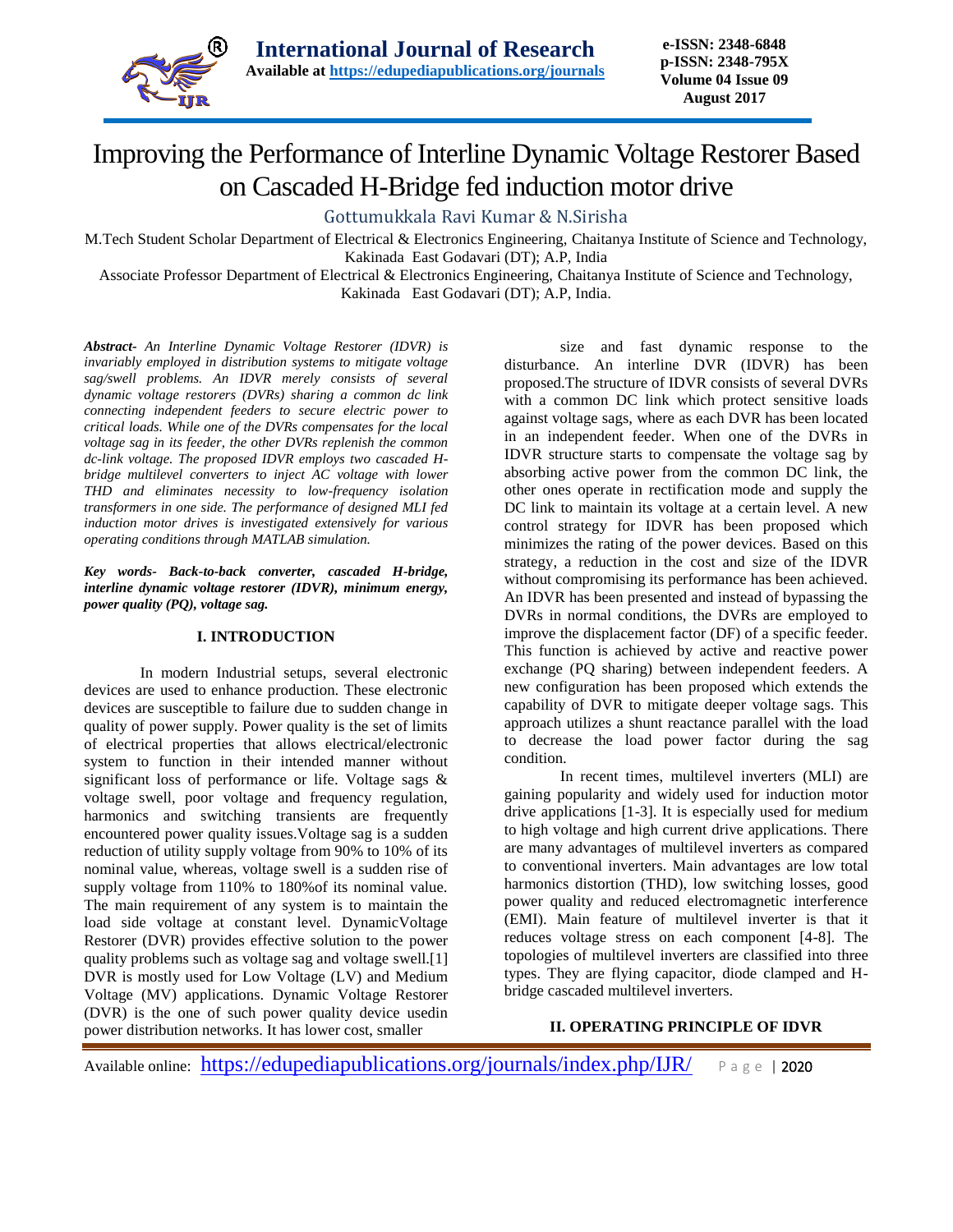

A simple IDVR which is shown in Fig.1 consists of two back-to-back voltage-source converters (VSC) with a commondc link. By using this topology, it is possible to transfer active power from a feeder to another one during the sag condition and to mitigate deeper and longer voltage sags (Fig. 1).



Fig.1. Power circuit schematic of the IDVR with active powerexchangingcapability.

Consider, for example, the condition in which voltage sag occurs in feeder1 and DVR1 starts to compensate it. Assuming  $P_{S1}$ and  $P_{L1}$  are source1 and load1 active powers, then the injected active power by DVR1 would be

$$
P_{DVR1} = P_{L1} - P_{S1} \tag{1}
$$

Using the demonstrated phasor diagram in Fig. 2(a), (1) can be written as

$$
P_{DVR1} = V_{L1}I_{L1}\cos(\varphi_1) - V_{S1}I_{L1}\cos(\varphi_1 - \alpha)
$$
\n(2)

Where it is obvious that load current is equal to source current due to series connection of DVR1 with load1. When minimum energy method is adopted for sag compensation, (2) is modified as shown in (3) at the bottom of the page. Moreover, active power, which is drawn by DVR2 from feeder2, can be derived from Fig. 2(b) as follows:

$$
P_{DVR1}^{ME} = \begin{cases} 0, & \text{if } V_{S_1} \ge V_{L_1} \text{Cos}(\varphi_1) \\ V_{L_1} I_{L_1} \left( \text{Cos}(\varphi_1) - V_{S_1} / V_{L_1} \right), & \text{if } V_{S_1} < V_{L_1} \text{Cos}(\varphi_1) \\ P_{DVR2} = V_{L2} I_{L2} \left( \text{cos}(\varphi_2 - \beta) - \text{cos}(\varphi_2) \right) \end{cases} \tag{4}
$$

Where injected voltage by DVR2 during the sag period leads to a phase difference between and which is defined as $\beta$ . According to (4) and [9], the maximum transferable active.



Fig. 2. Phasor diagram of the IDVR during voltage sag compensation: (a) DVR1 injected voltage and (b) DVR2 injected voltage.

#### **III. INDUCTION MOTOR**

An asynchronous motor type of an induction motor is an AC electric motor in which the electric current in the rotor needed to produce torque is obtained by electromagnetic induction from the magnetic field of the stator winding. An induction motor can therefore be made without electrical connections to the rotor as are found in universal, DC and synchronous motors. An

Available online: <https://edupediapublications.org/journals/index.php/IJR/> P a g e | 2021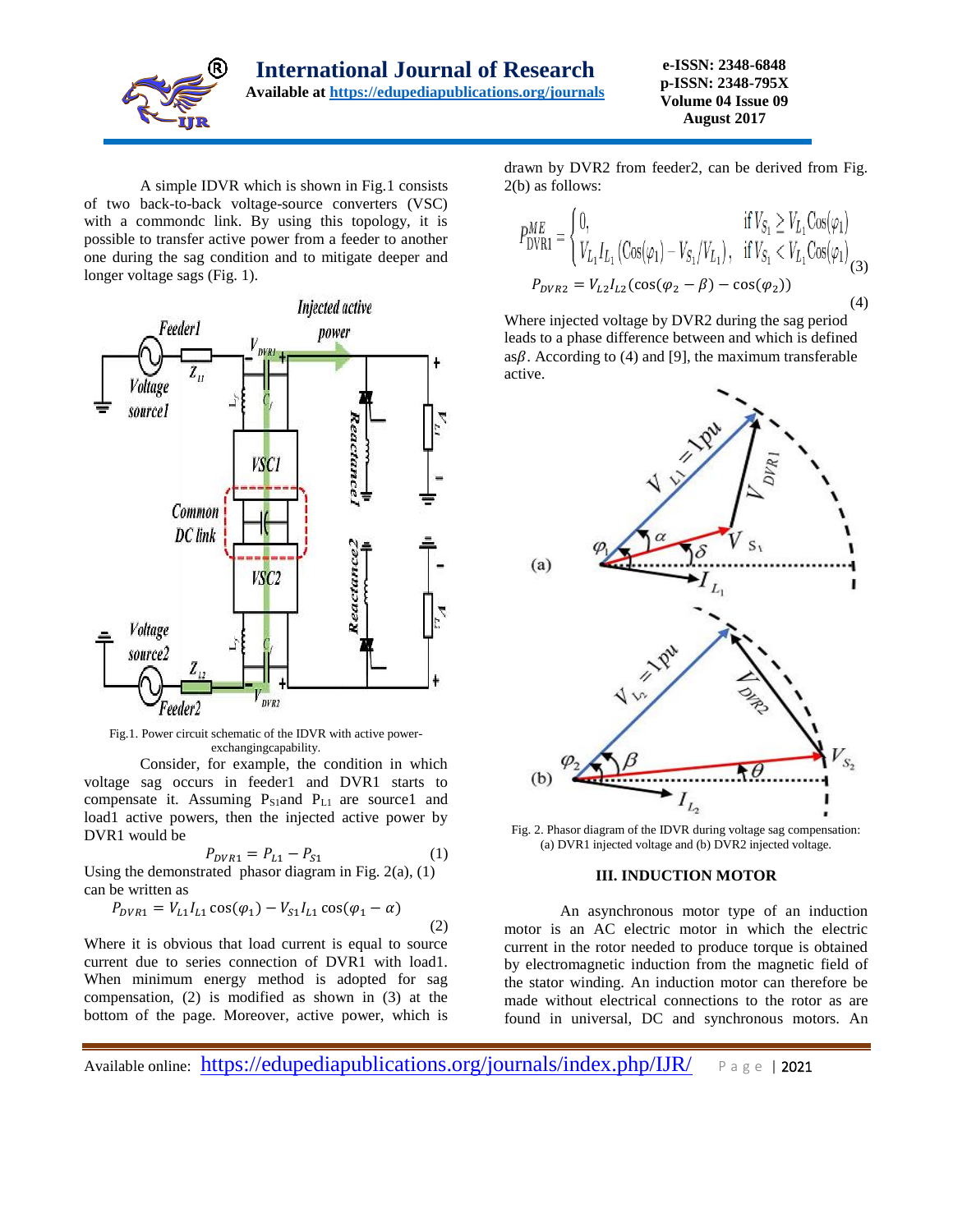

**e-ISSN: 2348-6848 p-ISSN: 2348-795X Volume 04 Issue 09 August 2017**

asynchronous motor's rotor can be either wound type or squirrel-cage type.

Three-phase squirrel-cage asynchronous motors are widely used in industrial drives because they are rugged, reliable and economical. Single-phase induction motors are used extensively for smaller loads, such as household appliances like fans. Although traditionally used in fixed-speed service, induction motors are increasingly being used with variable-frequency drives (VFDs) in variable-speed service. VFDs offer especially important energy savings opportunities for existing and prospective induction motors in variable-torque centrifugal fan, pump and compressor load applications. Squirrel cage induction motors are very widely used in both fixed-speed and variable-frequency drive (VFD) applications. Variable voltage and variable frequency drives are also used in variable-speed service.

In both induction and synchronous motors, the AC power supplied to the motor's stator creates a magnetic field that rotates in time with the AC oscillations. Whereas a synchronous motor's rotor turns at the same rate as the stator field, an induction motor's rotor rotates at a slower speed than the stator field. The induction motor stator's magnetic field is therefore changing or rotating relative to the rotor. This induces an opposing current in the induction motor's rotor, in effect the motor's secondary winding, when the latter is shortcircuited or closed through external impedance. The rotating magnetic flux induces currents in the windings of the rotor; in a manner similar to currents induced in a transformer's secondary winding (s). The currents in the rotor windings in turn create magnetic fields in the rotor that react against the stator field. Due to Lenz's Law, the direction of the magnetic field created will be such as to oppose the change in current through the rotor windings. The cause of induced current in the rotor windings is the rotating stator magnetic field, so to oppose the change in rotor-winding currents the rotor will start to rotate in the direction of the rotating stator magnetic field. The rotor accelerates until the magnitude of induced rotor current and torque balances the applied load. Since rotation at synchronous speed would result in no induced rotor current, an induction motor always operates slower than synchronous speed.The difference, or "slip," between actual and synchronous speed varies from about 0.5 to 5.0% for standard Design B torque curve induction motors. The induction machine's essential character is that it is created solely by induction instead of being

separately excited as in synchronous or DC machines or being self-magnetized as in permanent magnet motors.

For rotor currents to be induced the speed of the physical rotor must be lower than that of the stator's rotating magnetic field (*ns*); otherwise the magnetic field would not be moving relative to the rotor conductors and no currents would be induced. As the speed of the rotor drops below synchronous speed, the rotation rate of the magnetic field in the rotor increases, inducing more current in the windings and creating more torque. The ratio between the rotation rate of the magnetic field induced in the rotor and the rotation rate of the stator's rotating field is called slip. Under load, the speed drops and the slip increases enough to create sufficient torque to turn the load. For this reason, induction motors are sometimes referred to as asynchronous motors.[25] An induction motor can be used as an induction generator, or it can be unrolled to form a linear induction motor which can directly generate linear motion.

#### **Synchronous Speed:**

The rotational speed of the rotating magnetic field is called as synchronous speed.

$$
Ns = \frac{120 \times f}{P} \quad (RPM)
$$
 (5)

Where,  $f = frequency of the supply$  $P =$  number of poles

**Slip:**

Rotor tries to catch up the synchronous speed of the stator field, and hence it rotates. But in practice, rotor never succeeds in catching up. If rotor catches up the stator speed, there won't be any relative speed between the stator flux and the rotor, hence no induced rotor current and no torque production to maintain the rotation. However, this won't stop the motor, the rotor will slow down due to lost of torque, and the torque will again be exerted due to relative speed. That is why the rotor rotates at speed which is always less the synchronous speed.

The difference between the synchronous speed (Ns) and actual speed (N) of the rotor is called as slip.

$$
\% \text{ slip} \quad s = \frac{\text{Ns} - \text{N}}{\text{Ns}} \times 100 \tag{6}
$$

#### **IV. MATLAB/SIMULATION RESULTS**

Available online: <https://edupediapublications.org/journals/index.php/IJR/> P a g e | 2022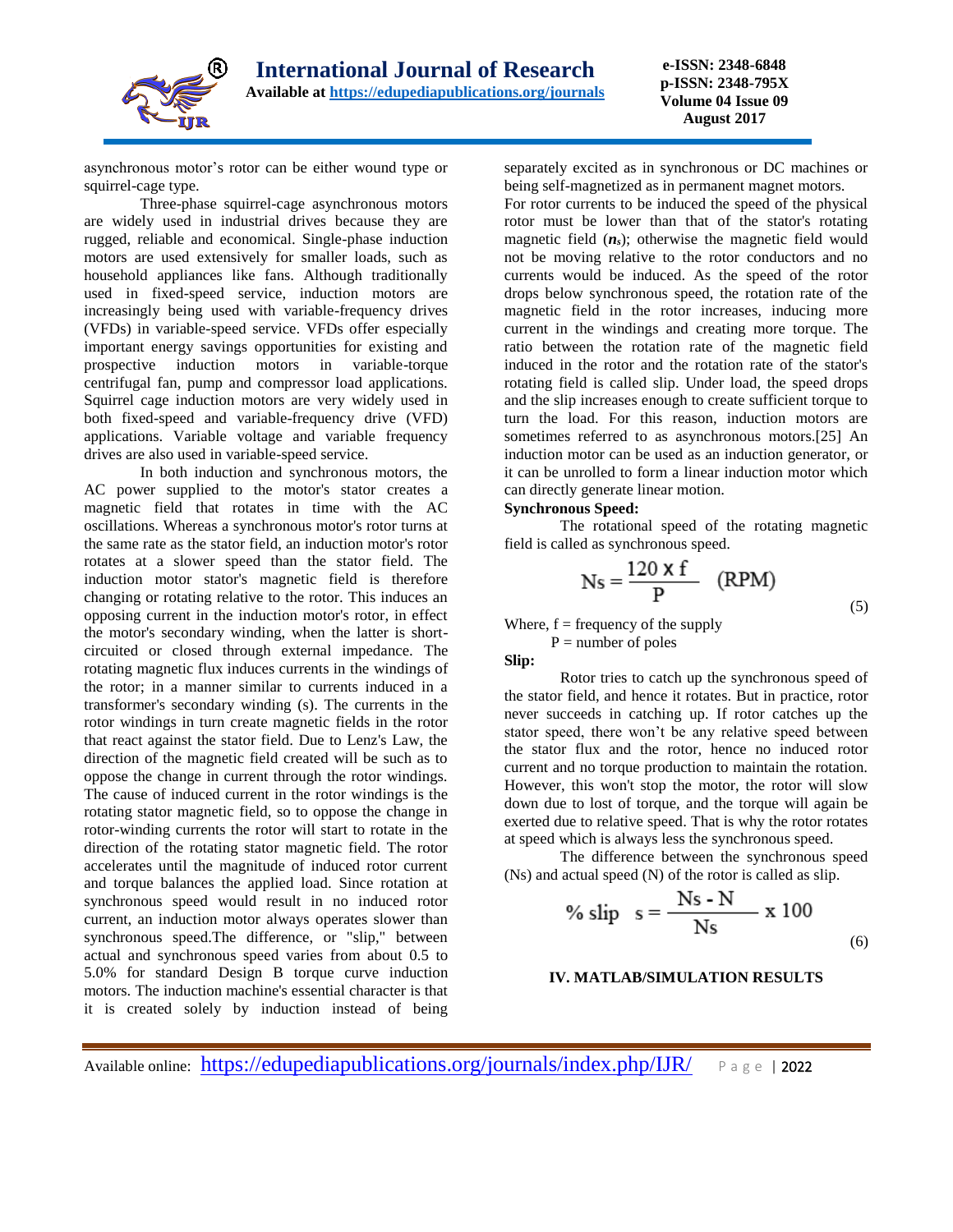

**Available at<https://edupediapublications.org/journals>**

**e-ISSN: 2348-6848 p-ISSN: 2348-795X Volume 04 Issue 09 August 2017**







Fig.4 Source1 voltage, DVR1 voltage, Load1 voltage, Load2 voltage, DVR2 voltage, Load1 and shunt1 current



Fig.5 Investigating the IDVR performance when the proposed method is applied for a sag with a depth of 0.6 p.u.



Fig.6 Source1 voltage, DVR1 voltage, Load1 voltage, Load2 voltage, DVR2 voltage, Load1 and shunt1 current



Fig.7 Investigating the IDVR performance when the proposed method fed induction motor drive



Available online: <https://edupediapublications.org/journals/index.php/IJR/> Page | 2023